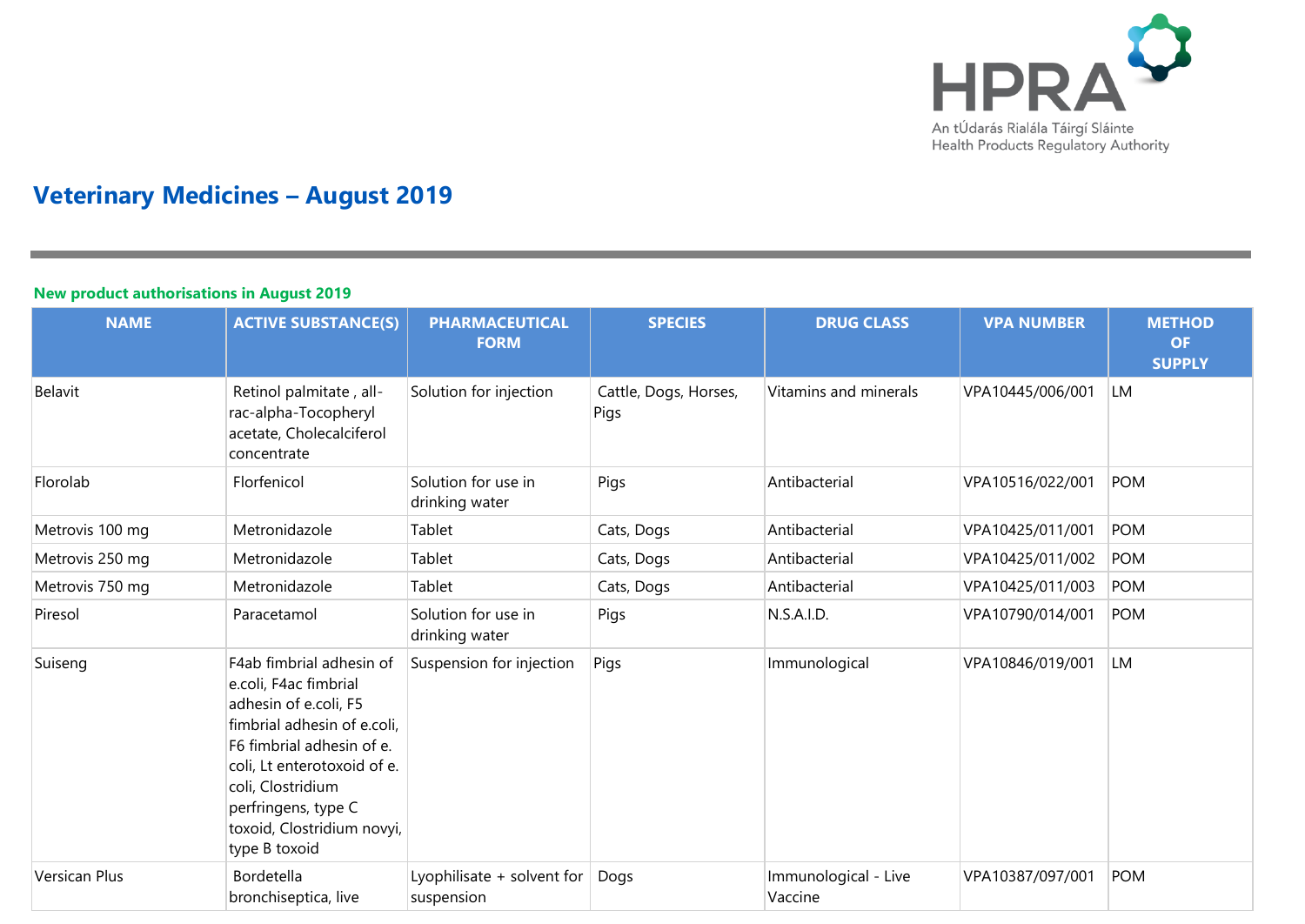

# **Products transferred in August 2019**

| <b>Product Name</b> | <b>New VPA Number</b> | <b>New MAH</b>         |
|---------------------|-----------------------|------------------------|
| Distocur            | VPA10791/013/001      | Dopharma Research B.V. |
| Euthatal            | VPA10791/012/001      | Dopharma Research B.V. |
| Semelcef 200 mg     | VPA10836/006/001      | Fatro S.p.A.           |
| Semelcef 1000 mg    | VPA10836/006/002      | Fatro S.p.A.           |
| Vulketan            | VPA10481/003/001      | Audevard               |

## **Specific product updates (for animal record keeping purposes)**

### **Change to product name**

| <b>Old Product Name</b>                                                                                | <b>New Product Name</b>                                                                             | <b>VPA</b>       | <b>MAH</b>             |
|--------------------------------------------------------------------------------------------------------|-----------------------------------------------------------------------------------------------------|------------------|------------------------|
| Aderexa 16 mg/40 mg film-<br>coated tablets for cats<br>weighing at least 2 kg                         | Milgusto 16 mg/40 mg<br>chewable tablets for cats<br>weighing at least 2 kg                         | VPA10774/064/002 | Krka, d.d., Novo mesto |
| Aderexa 4 mg/10 mg film-<br>coated tablets for small cats<br>and kittens weighing at least<br>$0.5$ kg | Milgusto 4 mg/10 mg<br>chewable tablets for small<br>cats and kittens weighing at<br>least 0.5 kg   | VPA10774/064/001 | Krka, d.d., Novo mesto |
| Amcofen 16 mg/40 mg film-<br>coated tablets for cats<br>weighing at least 2 kg                         | Milpragold 16 mg/40 mg<br>chewable tablets for cats<br>weighing at least 2 kg                       | VPA10774/060/002 | Krka, d.d., Novo mesto |
| Amcofen 4 mg/10 mg film-<br>coated tablets for small cats<br>and kittens weighing at least<br>$0.5$ kg | Milpragold 4 mg/10 mg<br>chewable tablets for small<br>cats and kittens weighing at<br>least 0.5 kg | VPA10774/060/001 | Krka, d.d., Novo mesto |